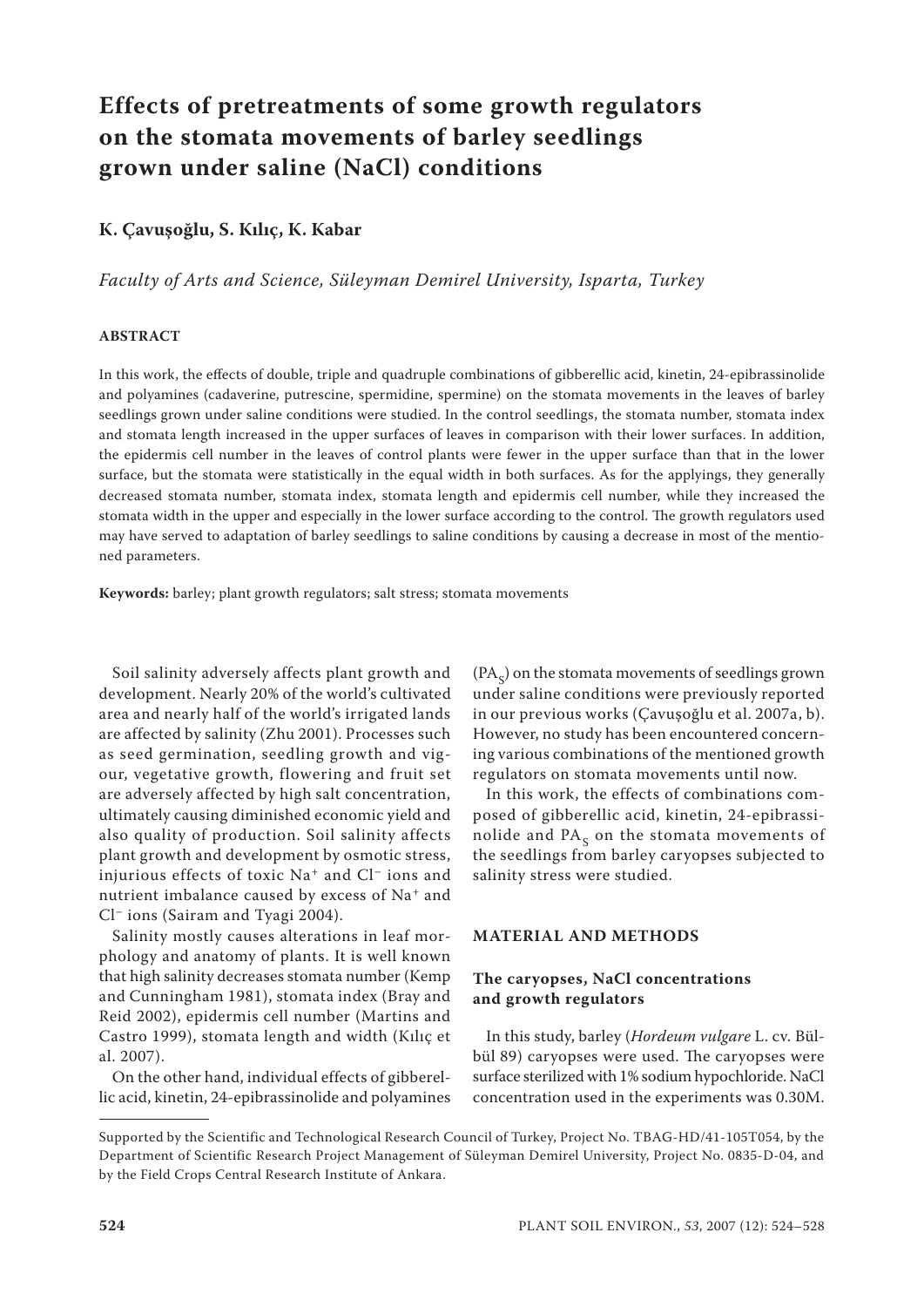Growth regulators were 900µM gibberellic acid  $(GA<sub>2</sub>)$ , 100µM kinetin (Kin), 3µM 24-epibrassinolide (EBR), 10µM a polyamine, PA (cadaverine/Cad, putrescine/Put, spermidine/Spd and spermine/Spm).

#### **Germination of the caryopses**

Germination experiments were carried out at a constant temperature (20°C), in the dark in an incubator. Barley grains in adequate amount were pretreated in the beakers containing sufficient volume of distilled water (control) or aqueous solutions of double, triple and quadruple combinations of GA<sub>3</sub>, Kin, EBR, Cad, Put, Spd and Spm for 24 h at room temperature. At the end of this pretreatment, the solutions were filtered immediately and the grains were dried in vacuum (Braun and Khan 1976). 25 grains from every application were arranged into Petri dishes (10 cm diameter) lined by 2 sheets of Whatman No. 1 filter paper moistened with 7 ml of salt solution. After sowing, Petri dishes were placed into an incubator for germination for 7 days.

## **Growth conditions of the seedlings from the caryopses and stomata movements**

The seedlings from the grains germinated in the incubator at 20°C for 7 days were transferred into the pots with perlite including 0.30M NaCl solution prepared with Hoagland recipe and were grown in a growth chamber for 20 days. Growth conditions were: photoperiod 12 h, temperature  $25 \pm 2$ °C, relative humidity 60  $\pm$  5%, light intensity 160 mol/m<sup>2</sup>/s PAR (white fluorescent lamps). Superficial sections were taken from the second leave of 20-day-old seedlings by a microtome, in 6–7 µm thickness.

Stomata and epidermis cells in a 1-mm2 unit area were counted to determine the stomata index. These counts were made both in the lower and upper surfaces of each leaf 10 times as 3 replicates and the averages were calculated. After the determination of the number of stomata and epidermis cells in the leaf unit area, the stomata index was estimated according to Meidner and Mansfield's method (Meidner and Mansfield 1968):

stomata index = stomata number in unit area/ (stomata number in unit area + epidermis cell number in unit area)  $\times$  100

Stomata width and length were also determined in µm by using ocular micrometer.

Statistical evaluation concerning all parameters was realized by using SPSS program according to Duncan's multiple range test.

#### **RESULTS AND DISCUSSION**

The findings related with effects of double, triple and quadruple combinations on the stomata movements of the seedlings in 0.30M salinity are presented in Table 1. The epidermis cell number in the leaves of control seedlings grown in saline medium was lower in the upper surface than that in the lower surface. The pretreatments mostly decreased the epidermis cell number, in both surfaces. While Kin + Spm and  $GA_3$  + Kin + EBR + Put partly increased the epidermis cell number in the upper surface,  $GA_3 + Kin + EBR + Put caused$ a slight increase in the lower surface. On the other hand, many double pretreatments with  $GA<sub>3</sub>$  leaded to the maximum decrease in the epidermis cell number in the upper surface, whereas  $GA_3 + Spm$ and EBR + Spd in the lower surface.

The stomata number in control group was higher in the upper than in the lower surface. The pretreatments generally decreased the stomata number especially in the upper surface. Quadruple combinations of  $GA_3$  caused maximum decrease of this parameter in the upper surface. Some double and triple pretreatments followed these. As for the lower surface, while some applyings reduced the stomata number, the others showed the same values as the control.

The stomata index of control was higher in the upper than in the lower surface. The pretreatments mostly decreased this index in the upper surface while they increased it the lower surface. Quadruple combinations caused maximum decrease of stomata index, except for  $GA_3 + Kin +$ EBR + Cad and  $GA_3$  + EBR + Spm.

The stomata of control were statistically in the equal width in both the upper and lower surfaces. The applyings mostly increased the stomata width in the lower surface while they gave mostly equal results to those of the control in the upper surface. Moreover, the stomata of control were longer in the upper than in the lower surface. Most of the pretreatments reduced the stomata length in the upper surface; the biggest reduction in their length in the upper was caused by Kin + Spm and  $GA<sub>3</sub> + EBR.$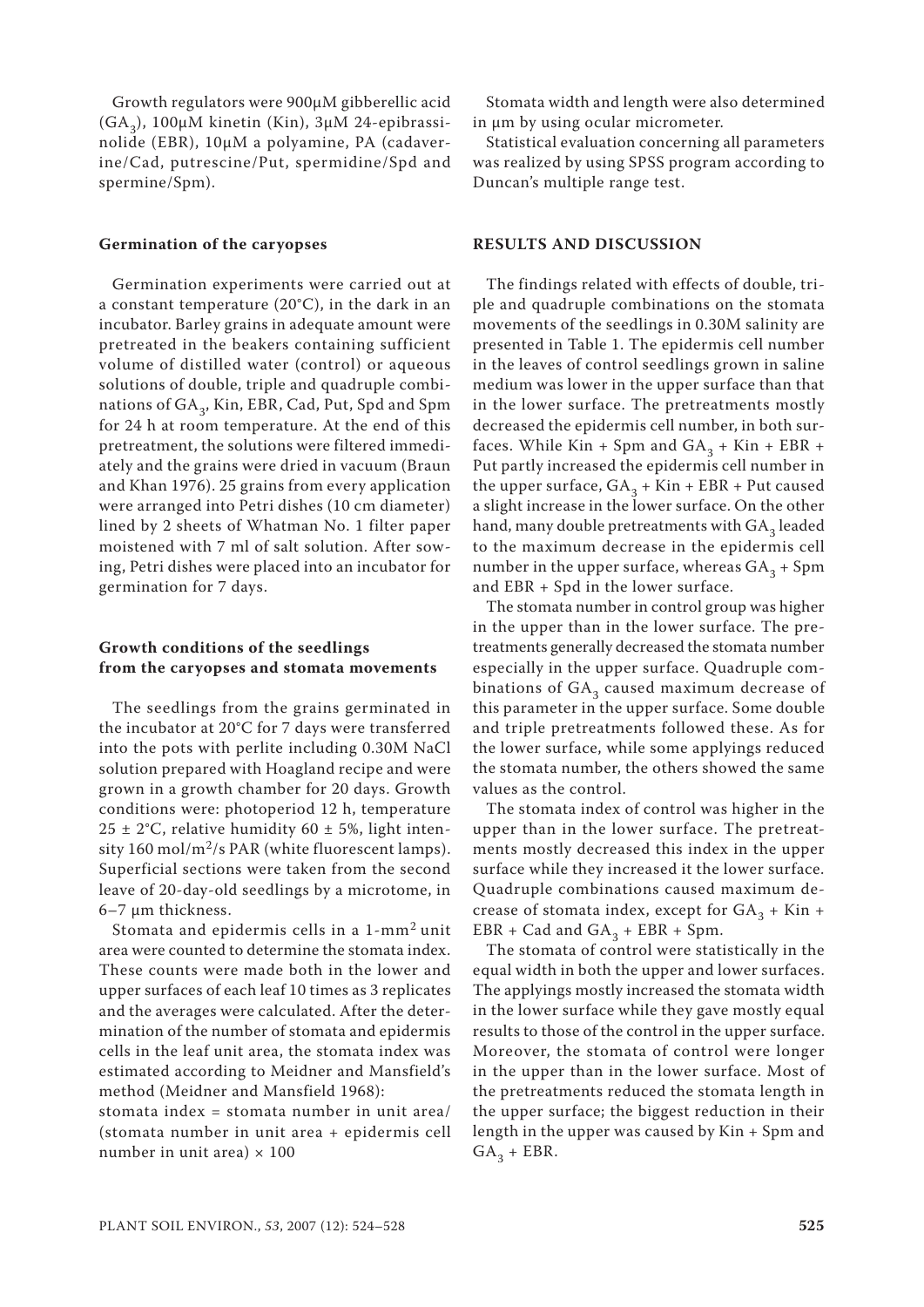|                               | Epidermis                              | cell number                                            | Stomata number                                    |                                          |          | Stomata index | Stomata width (µm)                                              |                                                   | Stomata length (µm)                                |                                                            |
|-------------------------------|----------------------------------------|--------------------------------------------------------|---------------------------------------------------|------------------------------------------|----------|---------------|-----------------------------------------------------------------|---------------------------------------------------|----------------------------------------------------|------------------------------------------------------------|
| Growth regulator (µM)         | upper                                  | lower                                                  | per<br>ਝੋਂ                                        | lower                                    | upper    | lower         | upper                                                           | lower                                             | upper                                              | lower                                                      |
| control                       | $2.0^e$<br>$*17.0 \pm$                 | $\mathbb{S}^{\mathbb{N}}$<br>က်<br>$+$<br>19.3         | $\pm 0.5^{\rm e,1}$<br>4.7                        | $1.1^e$<br>$+$<br>$\frac{1}{4}$          | 21.6     | 17.5          | $\mathrel{\cup}$<br>$1.1b$<br>$+$<br>$\overline{7.1}$           | $7.4 \pm 1.1$                                     | 2.0 <sup>h</sup><br>$+$<br>14.9                    | $1.1^\mathrm{d}$<br>$+1$<br>12.5                           |
| $GA_3 + Kin$                  | $13.0 \pm 0.9^a$                       | ರ<br>$14.4 \pm 1.5^{\circ}$                            | ರ<br>$\pm 0.8^{\circ}$ .<br>3.7                   | $4.5 \pm 0.9^{\rm e}$                    | 21.1     | 23.8          | $\mathrel{\cup}$<br>0.6 <sup>b</sup><br>$+1$<br>7.2             | $7.4 \pm 0.9^{\circ}$                             | $12.0 \pm 0.9^e$                                   | $9.0 \pm 0.9^{\rm a}$                                      |
| $GA_3 + EBR$                  | $13.0 \pm 0.9^a$                       | $\ddot{}$<br>$16.0 \pm 0.6^{\rm e}$                    | $0.8^{\rm c}$<br>$+1$<br>3.4                      | $\pm$ 0.9f<br>4.9                        | 19.6     | 23.4          | £f<br>$\circ$<br>$+$<br>9.1                                     | $\pm$ 0.8ª<br>6.6                                 | $\pm$ 0.4 <sup>b</sup><br>10.3                     | ರ<br>1.8c<br>$+$<br>11.3                                   |
| $GA_3 + Cad$                  | $1.8^e$<br>$17.0\,\pm\,$               | $1.3^e$<br>$+$<br>$15.7\,$                             | $0.5^c$<br>$+1$<br>3.4                            | 1.1 <sup>e,1</sup><br>$+$<br>4.4         | 16.6     | 21.8          | 4<br>0.5c<br>$+$<br>7.6                                         | $\pm$<br>1.4e.<br>$+1$<br>8.5                     | f<br>1.4e<br>$+$<br>12.6                           | 1.2 <sup>b</sup><br>$+1$<br>10.0                           |
| $GA_3 + Put$                  | 3.4 <sup>a</sup><br>$12.9 \pm$         | $\mathbb O$<br>$15.3 \pm 1.2$ <sup>d</sup>             | $1.3^{\rm f}$<br>$+1$<br>4.9                      | $1.3^{\rm e,\, f}$<br>$4.5 \pm$          | 27.5     | 22.7          | $\mathrel{\cup}$<br>0.5 <sup>b</sup><br>$+$<br>$\overline{7.1}$ | $1.0^{\rm f}$<br>$9.0 +$                          | <b>bD</b><br>2.0 <sup>f</sup><br>$13.5 \pm$        | 1.2 <sup>d</sup><br>$^{\rm +}$<br>12.5                     |
| $GA_3 + Spd$                  | $17.6 \pm 1.4^{\circ}$                 | $15.0 \pm 2.1$ <sup>d</sup>                            | $\circ$<br>$1.0d$<br>$+1$<br>4.5                  | $\pm$ 1.4°<br>4.2                        | 20.3     | 21.8          | $5^a$<br>$\dot{\circ}$<br>$+$<br>6.6                            | $\mathbin{\supseteq}$<br>$6.8 \pm 0.7$ a,         | $\mathrel{\cup}$<br>$10.6 \pm 0.6^{\rm b}$         | 1.5 <sup>f</sup><br>$\qquad \qquad + \mid$<br>14.8         |
| $GA_3 + Spm$                  | $13.0 \pm 1.1^a$                       | $\pm$ 0.8ª<br>12.9                                     | $0.8^{\mathrm{e,f}}$<br>$+$  <br>4.6              | $4.8 \pm 0.9^f$                          | 26.1     | 27.1          | $1.2^c$<br>$+1$<br>7.5                                          | $1.8^e$<br>$+1$<br>8.3                            | $1.0^e$<br>$+$<br>12.0                             | 1.2 <sup>d</sup><br>$+$<br>12.4                            |
| $Kin + EBR$                   | $0.6^c$<br>$+$<br>15.2                 | م<br>$\overline{1}$ :7<br>$+$<br>13.3                  | 1.3 <sup>d</sup><br>$+1$<br>$\frac{1}{4}$         | $0.6^e$<br>$+$<br>4.0                    | 21.2     | 23.1          | ರ<br>$0.9^{c}$ ,<br>$+$<br>7.6                                  | $1.3^{\rm e,f}$<br>$+$<br>8.5                     | 1.1 <sup>e</sup><br>$+1$<br>12.1                   | 2.0 <sup>d</sup><br>$+1$<br>12.7                           |
| $Kin + Cad$                   | $16.1 \pm 1.4$ <sup>d</sup>            | ± 1.5 <sup>c</sup><br>14.1                             | $0.9^{\rm f}$<br>$+1$<br>4.8                      | $\mathbbmss{}$<br>$1.3d$ .<br>$+$<br>3.7 | 22.9     | 20.7          | $2.0^{\circ}$<br>$+$<br>7.4                                     | $1.3^e$<br>$\ddot{+}$<br>8.3                      | $\ddot{}$<br>1.7 <sup>e</sup><br>$+$<br>12.4       | ರ<br>$\pm 0.6^{\rm c}$<br>11.7                             |
| $Kin + Put$                   | 1.2 <sup>d</sup><br>$+$<br>16.1        | ± 2.2 <sup>g</sup><br>17.9                             | $1.4^{\rm d, \, e}$<br>$+$<br>4.5                 | 0.8 <sup>g</sup><br>$+$<br>5.7           | 21.8     | 24.1          | $\mathbbmss{}$<br>$1.5d$ .<br>$+$<br>8.3                        | $\mathbbmss{C}$<br>1.4 <sup>d</sup><br>$+$<br>8.0 | $1.6^e$<br>$+$<br>12.1                             | 0.8 <sup>d</sup><br>$^{\rm +}$<br>12.3                     |
| $Kin + Spd$                   | 2.2 <sup>d</sup><br>$+$<br>16.4        | $13.4 \pm 1.2^b$                                       | $1.1^{\rm c,\,d}$<br>$+1$<br>3.8                  | $\pm$ 0.8°, f<br>4.4                     | 18.8     | 24.7          | $\circ$<br>0.7 <sup>b</sup><br>$+$<br>7.2                       | $\pm$ 0.9e<br>8.3                                 | <b>b</b><br>$1.0^{\rm f}\!,$<br>$+$<br>13.4        | 1.4e<br>$+$<br>13.9                                        |
| $Kin + Spm$                   | $2.1$ <sup>f</sup><br>$18.4 \pm$       | $14.6 \pm 0.9^{\circ}$ , d                             | $0.8^{\rm d. \, e}$<br>$+1$<br>4.3                | $0.6^{\rm d.\,e}$<br>$+$<br>3.8          | 18.9     | 20.6          | $0.9^{\rm c}$<br>$+$<br>7.6                                     | 0.6 <sup>h</sup><br>$10.2 \pm$                    | $0.7^a$<br>$+$<br>9.8                              | 1.6 <sup>c</sup><br>$^{\rm +}$<br>10.9                     |
| EBR + Cad                     | $14.6 \pm 1.7^b$                       | ರ<br>$14.5 \pm 0.9^{\circ}$                            | 0.9 <sup>b</sup><br>$+$<br>2.5                    | $\pm$ 0.9e, f<br>4.5                     | 14.6     | 23.6          | $1.2^f$<br>$+1$<br>9.2                                          | $9.5 \pm 0.58$                                    | 드<br>$1.6g$<br>$+1$<br>14.2                        | $0.8^{\rm f}$<br>$+$<br>15.0                               |
| $EBR + Put$                   | $1.6^{\rm b}$<br>$14.7 \pm$            | $14.1 \pm 0.9^c$                                       | $1.1^{\rm c,\,d}$<br>$+$<br>3.8                   | م<br>$0.5^{a}$<br>$+$<br>1.9             | 20.5     | $11.8$        | $1.0^{\rm c,\,d}$<br>$+$<br>7.8                                 | 0.4 <sup>h</sup><br>$10.0 \pm 1$                  | $1.8^{\rm f}$<br>$+$<br>3.2                        | 2 <sup>g</sup><br>$\overline{\mathcal{C}}$<br>$+1$<br>16.0 |
| $EBR + Spd$                   | 1.8 <sup>c</sup><br>$+$<br>15.4        | م<br>$\pm 0.8^{a}$<br>13.1                             | $0.9c$ , d<br>$+1$<br>3.6                         | 0.5 <sup>d</sup><br>$\pm$<br>3.5         | 18.9     | 21.0          | $\mathbbmss{C}$<br>1.3 <sup>d</sup><br>$+1$<br>8.5              | $1.8^{\rm f}$<br>$9.0 \pm$                        | $\mathbbmss{C}$<br>1.2 <sup>d</sup><br>$+$<br>11.7 | 1.6 <sup>g</sup><br>$+1$<br>15.8                           |
| $EBR + Spm$                   | 0.4 <sup>d</sup><br>$16.3 \pm$         | $14.2 \pm 1.1^c$                                       | 1.2 <sup>d</sup><br>$+1$<br>4.0                   | $1.3^e$<br>$+$<br>4.1                    | 19.7     | 22.4          | $1.8^{\rm d}$<br>$\pm$<br>8.0                                   | 1.3 <sup>1</sup><br>$11.5 \pm$                    | $1.7^{\rm h}$<br>$+$<br>14.8                       | 1.2 <sup>d</sup><br>$^{\rm +}$<br>12.1                     |
| $GA_3 + Kin + EBR$            | $17.2 \pm 1.0^e$                       | $\circ$<br>$13.6 \pm 0.8^{\rm b}$ ,                    | $0.7^{\rm b,\ c}$<br>$+1$<br>3.2                  | $\pm$ 0.6 $^{\rm b}$<br>2.3              | 15.6     | 14.4          | ರ<br>$1.0^{\rm c}$<br>$+1$<br>7.8                               | $\ddot{}$<br>$8.6 \pm 0.9^{\rm e}$                | f<br>2.1 <sup>e</sup><br>$+$<br>12.4               | 1.0 <sup>d</sup><br>$+$<br>12.0                            |
| $GA_3 + Kin + Cad$            | $15.5 \pm 1.9^c$                       | $16.4 \pm 1.1^\mathrm{f}$                              | $\circ$<br>± 1.0 <sup>b</sup><br>3.0              | $\pm 0.6^{b,+}$<br>2.7                   | 16.2     | 14.1          | $1.0^{\rm e}$<br>$+1$<br>8.7                                    | $\pm$ 0.7°<br>7.5                                 | $\mathbb O$<br>1.3 <sup>d</sup><br>$+1$<br>11.8    | 5e,<br>$\overline{ }$<br>$+1$<br>13.7                      |
| Put<br>$GA_3 + Kin +$         | ರ<br>$15.8 \pm 1.4^{\circ}$            | $1.1^e$<br>$+$<br>15.7                                 | $0.8^{\rm b,\,c}$<br>$+$<br>3.1                   | $1.2^c$<br>$+$<br>3.1                    | 16.4     | 16.4          | م<br>$1.4^\mathrm{a}$<br>$+$<br>6.9                             | 1.1 <sup>e</sup><br>$+1$<br>8.6                   | ರ<br>1.4 <sup>c</sup><br>$+1$<br>11.3              | 1.2 <sup>e</sup><br>$^{\rm +}$<br>14.2                     |
| $GA_3 + Kin + Spd$            | $15.3 \pm 1.4^c$                       | $14.3 \pm 1.0^c$                                       | $\cup$<br>0.6 <sup>b</sup><br>$+1$<br>3.0         | $\pm$ 0.9 <sup>d</sup><br>3.6            | 16.3     | 20.1          | 0.7 <sup>a</sup><br>$\ddot{+}$<br>6.5                           | $\pm$ 0.8e, f<br>8.5                              | 1.0 <sup>g</sup><br>$+$<br>13.7                    | $10.8 \pm 0.7^{\circ}$                                     |
| $GA_3 + Kin + Spm$            | ರ<br>$15.9 \pm 1.3^{\circ}$            | $\circ$<br>$\pm$ 1.3d,<br>15.3                         | $0.9^{\rm c}$<br>$+1$<br>3.4                      | $0.6c$ , d<br>$+$<br>3.3                 | 17.6     | 17.7          | 0.9 <sup>d</sup><br>$+$<br>8.1                                  | 0.5 <sup>d</sup><br>$+$<br>7.9                    | f<br>1.0 <sup>e</sup><br>$+$<br>12.5               | $\pm 0.9^{\circ}$<br>11.0                                  |
| $GA_3 + EBR + Cad$            | $13.1 \pm 1.4^a$                       | $14.7 \pm 0.9^{\circ}$ , d                             | $0.7^{\rm f}$<br>$+1$<br>4.8                      | $\pm$ 0.6e, f<br>4.6                     | 26.8     | 23.8          | $1.0^{\rm d}$<br>$+$<br>8.0                                     | $1.2^e$<br>$+1$<br>8.4                            | $\pm$ 0.9°<br>10.9                                 | $1.0^e$<br>$+$<br>13.4                                     |
| $GA_3 + EBR + Put$            | $14.4 \pm 1.3^{\mathrm{b}}$            | $2.3^{\mathrm{e,f}}$<br>$15.9 \pm$                     | $1.0^{\rm c}$<br>$+1$<br>3.5                      | $1.3^{\rm f}$<br>$+$<br>4.8              | 19.5     | 23.1          | $0.9^{\rm c}$<br>$+$<br>7.4                                     | $1.0^e$<br>$+$<br>8.4                             | $\mathrel{\cup}$<br>$0.8b$ .<br>$+$<br>10.6        | $1.4^e$<br>$+1$<br>13.5                                    |
| $GA_3 + EBR + Spd$            | $\mathbbmss{}$<br>$16.9\pm0.8^{\rm d}$ | $\mathbbmss{C}$<br>$_{\pm}$ 0.9 <sup>d</sup> .<br>15.4 | $0.9^{\rm d}$<br>$+1$<br>4.2                      | $\pm$ 0.5 <sup>b</sup><br>2.4            | 19.9     | 13.4          | $1.4^{\rm d}$<br>$+$<br>$\overline{8.0}$                        | $0.6^{\rm b}$<br>$7.0 \pm 0$                      | h,<br>1.2 <sup>g</sup><br>$+1$<br>14.1             | $1.1d$<br>$\pm$<br>12.0                                    |
| $GA_3 + EBR + Spm$            | $15.9 \pm 1.1$ <sup>c, d</sup>         | $14.5 \pm 1.4^{\rm c, \, d}$                           | $1.4^{\rm b}$<br>$+1$<br>2.7                      | 1.1 <sup>e</sup><br>$+$<br>4.1           | 14.5     | 22.0          | 0.6 <sup>a</sup><br>$+$<br>6.6                                  | $\pm$ 0.9 <sup>b</sup><br>7.0                     | 드<br>$1.2g$ .<br>$14.0 +$                          | 1.0 <sub>c</sub><br>$+$<br>11.3                            |
| $GA_3 + Kin + EBR + Cad$      | $16.8 \pm 1.1^{\rm d,e}$               | $14.3 \pm 0.8^c$                                       | $\mathbbmss{}$<br>$1.0^\mathrm{d}$<br>$+1$<br>4.4 | 0.8 <sup>d</sup><br>$+$<br>3.6           | 20.7     | 20.1          | d<br>$1.0^{\rm c}$<br>$+$<br>7.8                                | 0.6 <sup>d</sup><br>$\pm\,$<br>7.8                | $\overline{ }$<br>$0.8^{\text{e}}$<br>$+$<br>12.4  | $1.8^e$<br>$\qquad \qquad + \mid$<br>13.6                  |
| $GA_3 + Kin + EBR + Put$      | $19.0 \pm 1.48$                        | $21.0 \pm 1.4$ <sup>1</sup>                            | $\pm$ 0.6ª<br>2.0                                 | $\pm$ 0.8ª<br>1.7                        | $10.5\,$ | 10.4          | $2.0d$<br>$^{\rm +}$<br>8.0                                     | 0.7 <sup>b</sup><br>$^{\rm +}$<br>7.1             | $1.2^c$<br>$11.0 \pm$                              | 1.2 <sup>b</sup><br>$+$<br>10.0                            |
| $GA_3 + Kin + EBR + Spd$      | $15.1 \pm 1.5^{\rm b.\,c}$             | $\mathbbmss{C}$<br>$15.5 \pm 0.8$ <sup>d</sup>         | $1.0^{\rm b}$<br>$+1$<br>2.7                      | $3.5 \pm 0.8$ <sup>d</sup>               | 15.1     | 18.4          | م<br>1.0 <sup>a</sup><br>$+1$<br>7.0                            | 1.5 <sup>d</sup><br>$7.9 \pm$                     | $2.1^c$<br>$10.9 \pm$                              | ± 1.1 <sup>d</sup><br>12.4                                 |
| $+$ Kin + EBR + Spm<br>$GA_3$ | $16.2 \pm 1.1^{\rm d}$                 | $16.4 \pm 1.6^{\rm f}$                                 | $0.6^{\rm b}$<br>$+1$<br>Ŋ<br>$\sim$              | $\pm$ 0.8ª<br>1.6                        | 14.2     | 18.0          | $1.0^{\rm a. b}$<br>$^{\rm +}$<br>6.9                           | $1.6^{\rm d}$<br>$\pm\,$<br>$\infty$              | $1.0^{\rm d}$<br>$\pm$<br>ŗ.<br>$\Xi$              | $1.4^{\rm a,\, b}$<br>$+1$<br>4<br>$\sigma$                |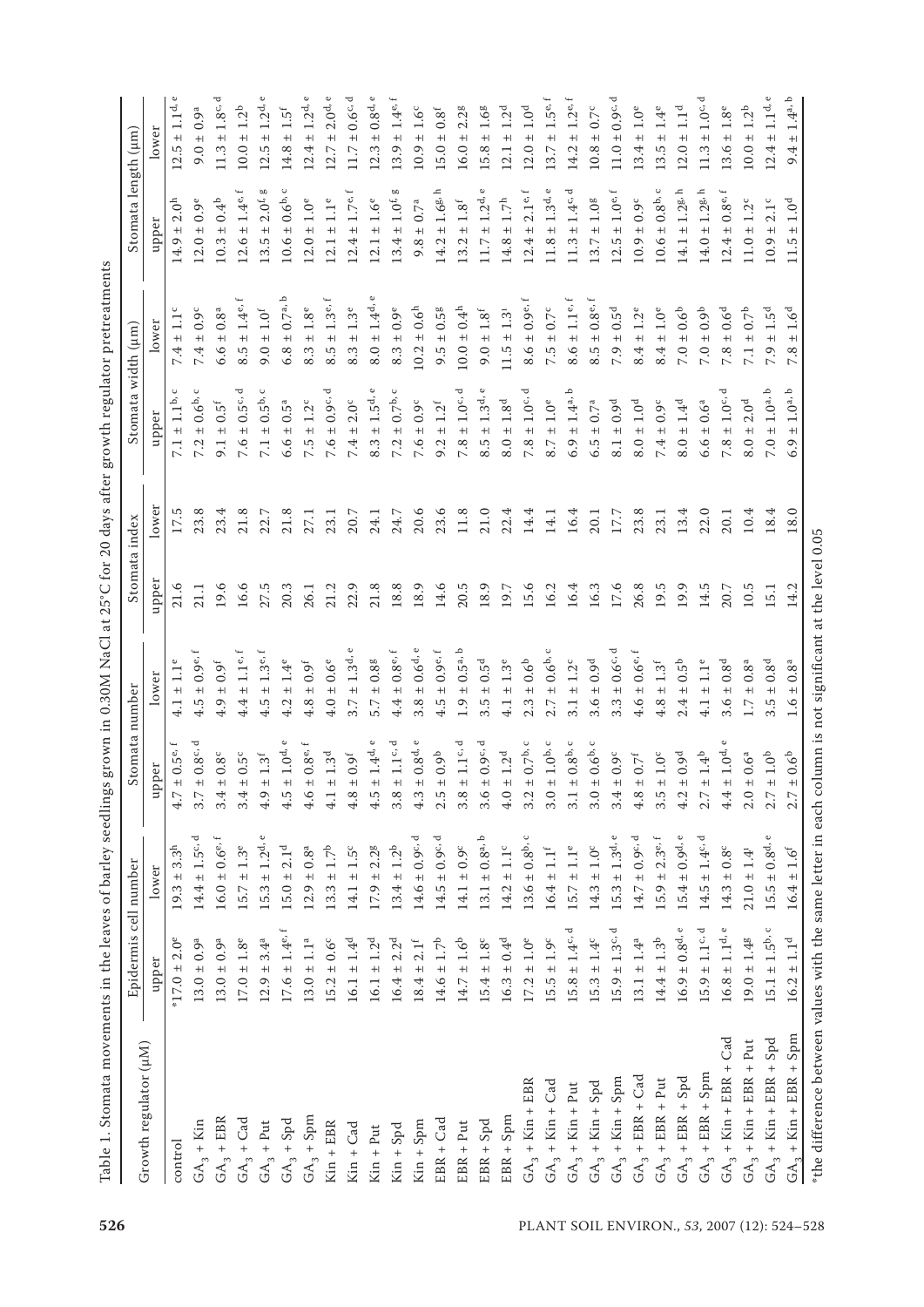It was reported previously that saline conditions negatively affect growth and development events in general, even in halophytes. However, the mechanism of salinity has not been completely clarified so far (Gill and Singh 1985, Schmidhalter and Oertli 1991).

In this study, combinations composed of the growth regulators generally increased the stomata width in the saline medium in the upper and especially in the lower surface, compared to the control, but decreased the epidermis cell number in both surfaces. Moreover, they reduced the stomata number, stomata index and stomata length, particularly in the upper surface (Table 1).

It is evident that salinity causes significant changes in stomata movements (Shennan et al. 1987, Martins and Castro 1999). Reducing effects of salt stress on epidermis cell number (Curtis and Lauchli 1987), stomata number (Flowers et al. 1986, Hwang and Chen 1995), stomata index (Bray and Reid 2002) and stomata width (Çavuşoğlu et al. 2007b) were reported previously.

Our findings on the epidermis cell number, stomata number and stomata index in the leaves of seedlings from barley caryopses pretreated with various growth regulators are consistent with those of the above-mentioned authors focusing on salinity; the results indicate that barley leaves acquire succulent properties (Strogonov 1964) under saline conditions by pretreatments with growth regulators. These pretreatments can provide adaptation to salt stress by decreasing the stomata number and length in the upper surface, and thus by reducing the transpiration. In addition, the pretreatments can serve to the same aim by causing a reduction of leaf area as a result of decreasing the epidermis cell number of both surfaces.

On the other hand, there are also reports indicating that salinity increases epidermis cell number (Bray and Reid 2002), stomata number (Curtis and Lauchli 1987) and stomata length (Kılıç et al. 2007). Stomata can close as a response to salt stress due to an increase of Na+ and Cl– ions and also a decrease in K+ amount in leaves. Plants then survive because transpiration and water loss decrease (Robinson et al. 1983). Moreover, an increase in ABA content of the leaves under salt stress is known to cause stomata closing (Cramer and Quarrie 2002).

It is surprising that many pretreatments with plant growth regulators used in this work are successful in the adaptation of barley seedlings to salt stress. This indicates that salt tolerance in plants caused by absolute presence or absence of

a growth regulator may not be probable. It may be more accurate to think of a common pool of growth regulators against salt stress. One or several of these growth regulators may be needed to alleviate salt stress on stomata movements. Our data may serve to provide new conceptual tools for designing hypotheses of salt tolerance in plants.

### **REFERENCES**

- Braun J.W., Khan A.A. (1976): Alleviation of salinity and high temperature stress by plant growth regulators permeated into lettuce seeds via acetone. J. Am. Soc. Hortic. Sci., *101*: 716–721.
- Bray S., Reid D.M. (2002): The effect of salinity and  $CO<sub>2</sub>$  enrichment on the growth and anatomy of the second trifoliate leaf of *Phaseolus vulgaris*. Can. J. Bot., *80*: 349–359.
- Çavuşoğlu K., Kılıç S., Kabar K. (2007a): Some morphological and anatomical observations during alleviation of salinity (NaCl) stress on seed germination and seedling growth of barley by polyamines. Acta Physiol. Plant. (Submitted)
- Çavuşoğlu K., Kılıç S., Kabar K. (2007b): Some morphological and anatomical observations in alleviation of salinity stress by gibberellic acid, kinetin and ethylene during germination of barley seeds. SDU, Faculty of Arts and Science J. Sci., *2*: 27–40.
- Cramer G.R., Quarrie S.A. (2002): Abscisic acid is correlated with the leaf growth inhibition of four genotypes of maize differing in their response to salinity. Funct. Plant Biol., *29*: 111–115.
- Curtis P.S., Lauchli A. (1987): The effect of moderate salt stress on leaf anatomy in *Hibiscus cannabinus* (Kenaf) and its relation to leaf area. Am. J. Bot., 74: 538–542.
- Flowers T.J., Hajibagheri M.A., Clipson N.T.W. (1986): Halophytes. Q. Rev. Biol., *61*: 313–337.
- Gill K.S., Singh O.S. (1985): Effect of salinity on carbohydrate metabolism during paddy (*Oryza sativa* L.) seed germination under salt stress condition. Int. J. Exp. Biol., *23*: 384–386.
- Hwang Y.H., Chen S.C. (1995): Anatomical responses in *Kandelia candel* (L.) druce seedlings growing in the presence of different concentrations of NaCI. Bot. Bull. Acad. Sinica, *36*: 181–188.
- Kemp P.R., Cunningham G.L. (1981): Temperature and salinity effects on leaf anatomy and photosynthesis of *Distichlis spicata* (L.) greene. Am. J. Bot., *68*: 507–516.
- Kılıç S., Çavuşoğlu K., Kabar K. (2007): Effects of 24-epibrassinolide on salinity stress induced inhibition of seed germination, seedling growth and leaf